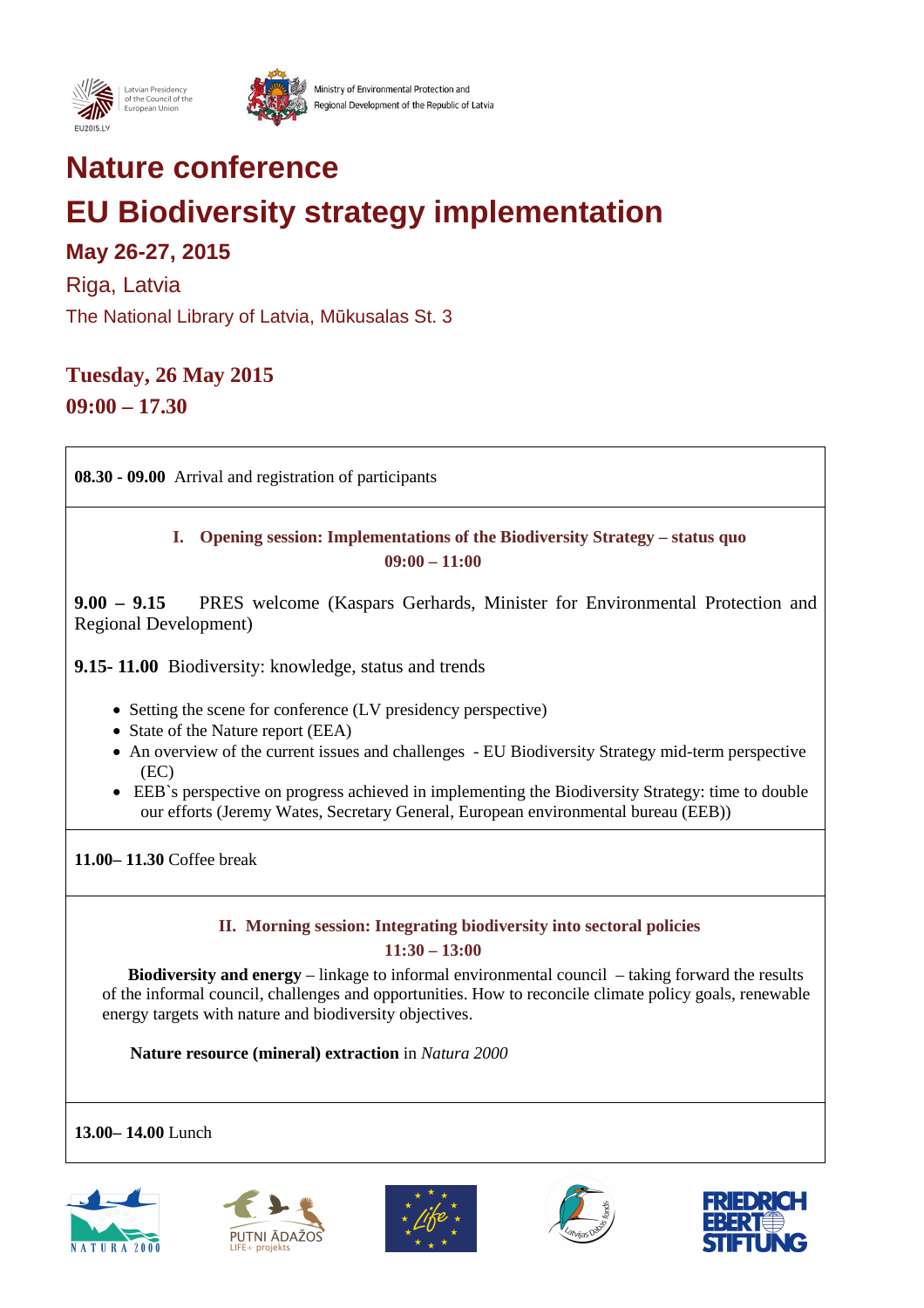



## **III. Afternoon session: Integrating biodiversity into sectoral policies (cont.) 14:00 – 17:30 Target III: Biodiversity and agriculture /forestry** • CAP and biodiversity objectives (EC) • Guidance on Natura 2000 and forests (EC) • Integrating biodiversity into CAP. Continued struggle or a wishful thinking? (Konstantin Kreiser, International Biodiversity Policy Officer, NABU (BirdLife Germany) • Land users perspective (ELO) **15.30 – 16.00** Coffee break **Management of biodiversity in the military areas** (LIFE "Birds in Adazi")

**Discussion** 

### **Wednesday, 27 May 2015**

**09.00 – 17.00** 

#### **IV. Morning session: Ecosystem services, their assessment 09:00 – 13:00**

### **Target II: Ecosystem services**

- Ecology and economy
- Biodiversity and growth and jobs: benefits of Natura 2000 and biodiversity (EC)
- Overview of the situation (implementation on the Target 2) (JRC),
- Nature based solutions to societal challenges feedback from ALTER-Net conference.

**10.30 – 11.00** Coffee break

**Best practice examples from the member states in assessing the ecosystem services:** 

**13.00 – 14.00** Lunch